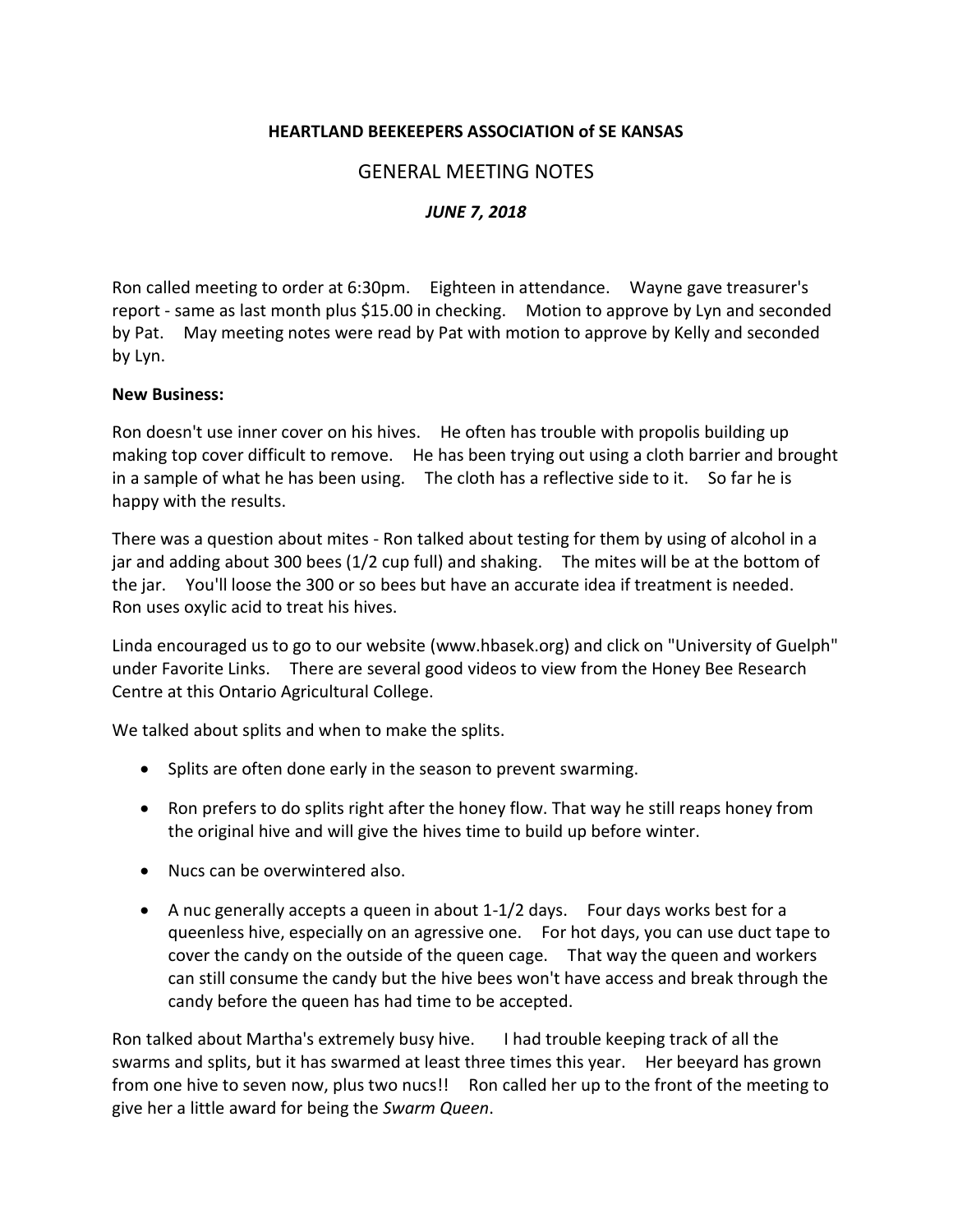Ron led a talk on swarm management, which is crutial in the springtime.

- Feed your bees 1:1 syrup to stimulate laying in the spring if you want to split your hive.
- Use patties in a starving situation to maintain your bees if you are not wanting to split your hive.
- Don't feed just because it's spring. Don't feed too much. Feed only when necessary. Understand why you are feeding.
- In the fall Ron weighs his hives has a target weight of about 95 lbs for over-wintering a two-box hive. If underweight he will feed in the fall, but his own rule is never more than three times.

Ron asked Linda and Lyn (aka Teri) to come up to the front and gave each of them a special recognition award - Linda for starting our club and being the backbone of it. Lyn for being so very friendly to everyone, making the best progress and being our nuc queen.

Linda is going to have t-shirts made for our club. A sign-up sheet was passed around.

Ron talked about summer management of hives.

- Evaluate your queen.
	- Check pattern of brood on frames.
	- Honey crop good?
	- Agressive hive?

Sometimes bees will create supersedure queen cells on their own when the queen is failing. Sometimes a beekeeper will kill their failing queen in hopes of prompting the hive to raise another. However, this doesn't work about 20% of the time, so if they haven't got another queen started within six days, they're not going to do so.

If you decide to requeen keep in mind -

- During a drought is not a good time to requeen.
- A young vigorous queen is much better over the winter than a second year queen.

Ron is rearing queens this year for his hives and to sell. He plans to continue this into October.

Ron makes nucs during the summer, generally in July after the honey crop, to grow before winter. Bees usually don't really like to make comb during the summer, but bees in a nuc of frames without comb, will draw comb because they don't have a choice. If the nuc does not grow enough for a full size box by fall, they can overwinter in the nuc. Having nucs on hand during the spring can help you to strengthen weak hives.